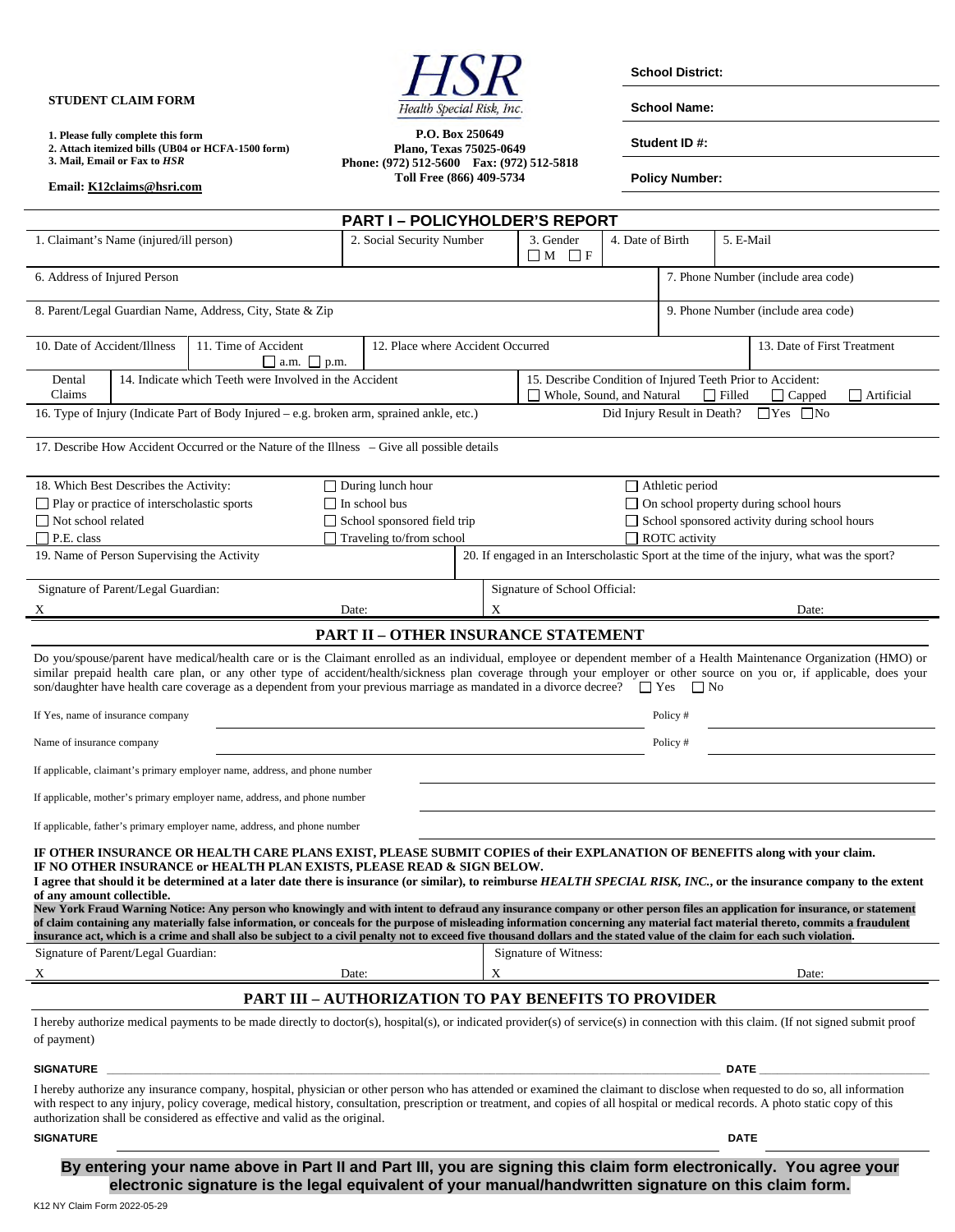### **FRAUD WARNING NOTICES**

Any person who knowingly presents a false of fraudulent claim for payment of loss or benefit or knowingly presents false information in an application for insurance is guilty of a crime and may be subject to fines and confinement in prison.

#### **STATE SPECIFIC PROVISIONS**

| Alabama                                           | Any person who knowingly presents a false or fraudulent claim for payment of a loss or benefit or who knowingly presents false information in an application for<br>insurance is guilty of a crime and may be subject to restitution fines or confinement in prison, or any combination thereof.                                                                                                                                                                                                                                                                                                                                                                                                                       |
|---------------------------------------------------|------------------------------------------------------------------------------------------------------------------------------------------------------------------------------------------------------------------------------------------------------------------------------------------------------------------------------------------------------------------------------------------------------------------------------------------------------------------------------------------------------------------------------------------------------------------------------------------------------------------------------------------------------------------------------------------------------------------------|
| Alaska                                            | A person who knowingly and with intent to injure, defraud, or deceive an insurance company files a claim containing false, incomplete, or misleading information<br>may be prosecuted under state law.                                                                                                                                                                                                                                                                                                                                                                                                                                                                                                                 |
| Arizona                                           | For your protection Arizona law requires the following statement to appear on this form. Any person who knowingly presents a false or fraudulent claim for payment<br>of a loss is subject to criminal and civil penalties.                                                                                                                                                                                                                                                                                                                                                                                                                                                                                            |
| Arkansas<br>Louisiana                             | Any person who knowingly presents a false or fraudulent claim for payment of a loss or benefit or knowingly presents false information in an application for<br>insurance is guilty of a crime and may be subject to fines and confinement in prison.                                                                                                                                                                                                                                                                                                                                                                                                                                                                  |
| California                                        | For your protection California law requires the following to appear on this form: Any person who knowingly presents false or fraudulent claim for the payment of a<br>loss is guilty of a crime and may be subject to fines and confinement in state prison.                                                                                                                                                                                                                                                                                                                                                                                                                                                           |
| Colorado                                          | It is unlawful to knowingly provide false, incomplete, or misleading facts or information to an insurance company, for the purpose of defrauding or attempting to<br>defraud the company. Penalties may include imprisonment, fines, denial of insurance and civil damages. Any insurance company or agent of an insurance company<br>who knowingly provides false, incomplete, or misleading facts or information to a policyholder or claimant, for the purpose of defrauding or attempting to defraud<br>the policyholder or claimant, with regard to a settlement or award payable for insurance proceeds shall be reported to the Colorado Division of Insurance within the<br>Department of Regulatory Agencies. |
| Connecticut                                       | This form must be completed in its entirety. Any person who intentionally misrepresents or intentionally fails to disclose any material fact related to a claimed injury<br>may be guilty of a felony.                                                                                                                                                                                                                                                                                                                                                                                                                                                                                                                 |
| <b>Delaware</b><br>Idaho                          | Any person who knowingly, and with intent to injure, defraud or deceive any insurer, files a statement of claim containing any false, incomplete or misleading<br>information is guilty of a felony.                                                                                                                                                                                                                                                                                                                                                                                                                                                                                                                   |
| <b>District</b><br>of Columbia                    | WARNING: It is a crime to provide false or misleading information to an insurer, for the purpose of defrauding the insurer or any other person. Penalties include<br>imprisonment and/or fines. In addition, an insurer may deny insurance benefits if false information materially related to a claim was provided by the applicant.                                                                                                                                                                                                                                                                                                                                                                                  |
| Florida                                           | Any person who knowingly and with intent to injure, defraud, or deceive any insurer files a statement of claim containing any false, incomplete, or misleading<br>information is guilty of a felony of the third degree.                                                                                                                                                                                                                                                                                                                                                                                                                                                                                               |
| Hawaii                                            | For your protection, Hawaii law requires you to be informed that presenting a fraudulent claim for payment of a loss or benefit is a crime punishable by fines or<br>imprisonment, or both.                                                                                                                                                                                                                                                                                                                                                                                                                                                                                                                            |
| Indiana                                           | A person who knowingly and with intent to defraud an insurer. files a statement of claim containing any false, incomplete, or misleading information commits a<br>felony.                                                                                                                                                                                                                                                                                                                                                                                                                                                                                                                                              |
| Kentucky                                          | Any person who knowingly and with intent to defraud any insurance company or other person files a statement of claim containing any materially false information<br>or conceals, for the purpose of misleading, information concerning any fact material thereto commits a fraudulent insurance act, which is a crime.                                                                                                                                                                                                                                                                                                                                                                                                 |
| Maine                                             | It is a crime to knowingly provide false, incomplete or misleading information to an insurance company for the purpose of defrauding the company. Penalties may<br>include imprisonment, fines, or denial of insurance benefits.                                                                                                                                                                                                                                                                                                                                                                                                                                                                                       |
| <b>Maryland</b>                                   | Any person who knowingly and willfully presents a false or fraudulent claim for payment of<br>a loss or benefit or who knowingly and willfully presents false information in an application for insurance is guilty of a crime and may be subject to fines and<br>confinement in prison.                                                                                                                                                                                                                                                                                                                                                                                                                               |
| Michigan<br>North Dakota<br><b>South Dakota</b>   | Any person who knowingly and with intent to defraud any insurance company or another person, files a statement of claim containing any materially false<br>information or conceals, for the purpose of misleading information concerning any fact material thereto, commits a fraudulent insurance act, which is a crime and<br>subject the person to criminal civil penalties.                                                                                                                                                                                                                                                                                                                                        |
| Minnesota                                         | A person who files a claim with intent to defraud or helps commit a fraud against an insurer is guilty of a crime.                                                                                                                                                                                                                                                                                                                                                                                                                                                                                                                                                                                                     |
| Nevada<br><b>New</b>                              | Any person who knowingly files a statement of claim containing any misrepresentation or any false, incomplete, or misleading information may be guilty of a<br>criminal act punishable under state or federal law, or both and may be subject to civil penalties.<br>Any person who, with a purpose to injure, defraud or deceive any insurance company, files a statement of claim containing any false, incomplete or misleading                                                                                                                                                                                                                                                                                     |
| <b>Hampshire</b>                                  | information is subject to prosecution and punishment for insurance fraud as provided in RSA638:20                                                                                                                                                                                                                                                                                                                                                                                                                                                                                                                                                                                                                      |
| <b>New Jersey</b>                                 | Any person who includes any false or misleading information on an application for an insurance policy is subject to criminal and civil penalties.                                                                                                                                                                                                                                                                                                                                                                                                                                                                                                                                                                      |
| <b>New Mexico</b>                                 | Any person who knowingly presents a false or fraudulent claim for payment of a loss or benefit or knowingly presents false information in an application for<br>insurance is guilty of a crime and may be subject to civil fines and criminal penalties.                                                                                                                                                                                                                                                                                                                                                                                                                                                               |
| Ohio                                              | Any person who, with intent to defraud or knowing that he is facilitating a fraud against an insurer, submits an application or files a claim containing a false or<br>deceptive statement is guilty of insurance fraud.                                                                                                                                                                                                                                                                                                                                                                                                                                                                                               |
| Oklahoma                                          | WARNING: Any person who knowingly, and with intent to injure, defraud or deceive any insurer, makes any claim for the proceeds of an insurance policy<br>containing any false, incomplete or misleading information is guilty of a felony.                                                                                                                                                                                                                                                                                                                                                                                                                                                                             |
| Oregon                                            | Any person who knowingly and with intent to defraud or solicit another to defraud an insurer: (1) by submitting an application, or (2) by filing a claim containing a<br>false statement as to any material fact thereto, may be committing a fraudulent insurance act, which may be a crime and may subject the person to criminal and civil<br>penalties.                                                                                                                                                                                                                                                                                                                                                            |
| Pennsylvania                                      | Any person who knowingly and with intent to defraud any insurance company or other person files an application for insurance or statement of claim containing any<br>materially false information or conceals for the purpose of misleading, information concerning any fact material thereto commits a fraudulent insurance act, which is<br>a crime and subjects such person to criminal and civil penalties.                                                                                                                                                                                                                                                                                                        |
| Rhode Island<br>West Virginia                     | Any person who knowingly presents a false or fraudulent claim for payment of a loss or benefit or knowingly presents false information in an application for<br>insurance is guilty of a crime and may be subject to fines and confinement in prison.                                                                                                                                                                                                                                                                                                                                                                                                                                                                  |
| <b>Tennessee</b><br><b>Virginia</b><br>Washington | It is a crime to knowingly provide false, incomplete or misleading information to an insurance company for the purpose of defrauding the company. Penalties include<br>imprisonment, fines and denial of insurance benefits.                                                                                                                                                                                                                                                                                                                                                                                                                                                                                           |
| <b>Texas</b>                                      | Any person who knowingly presents a false or fraudulent claim for the payment of a loss is guilty of a crime and may be subject to fines and confinement in state                                                                                                                                                                                                                                                                                                                                                                                                                                                                                                                                                      |
| Utah                                              | prison.<br>Any person who knowingly presents false or fraudulent underwriting information, files or causes to be filed a false or fraudulent claim for disability compensation or<br>medical benefits or submits a false or fraudulent report or billing for health care fees or other professional services is guilty of a crime and may be subject to fines<br>and confinement in state prison. Utah Workers Compensation claims only.                                                                                                                                                                                                                                                                               |